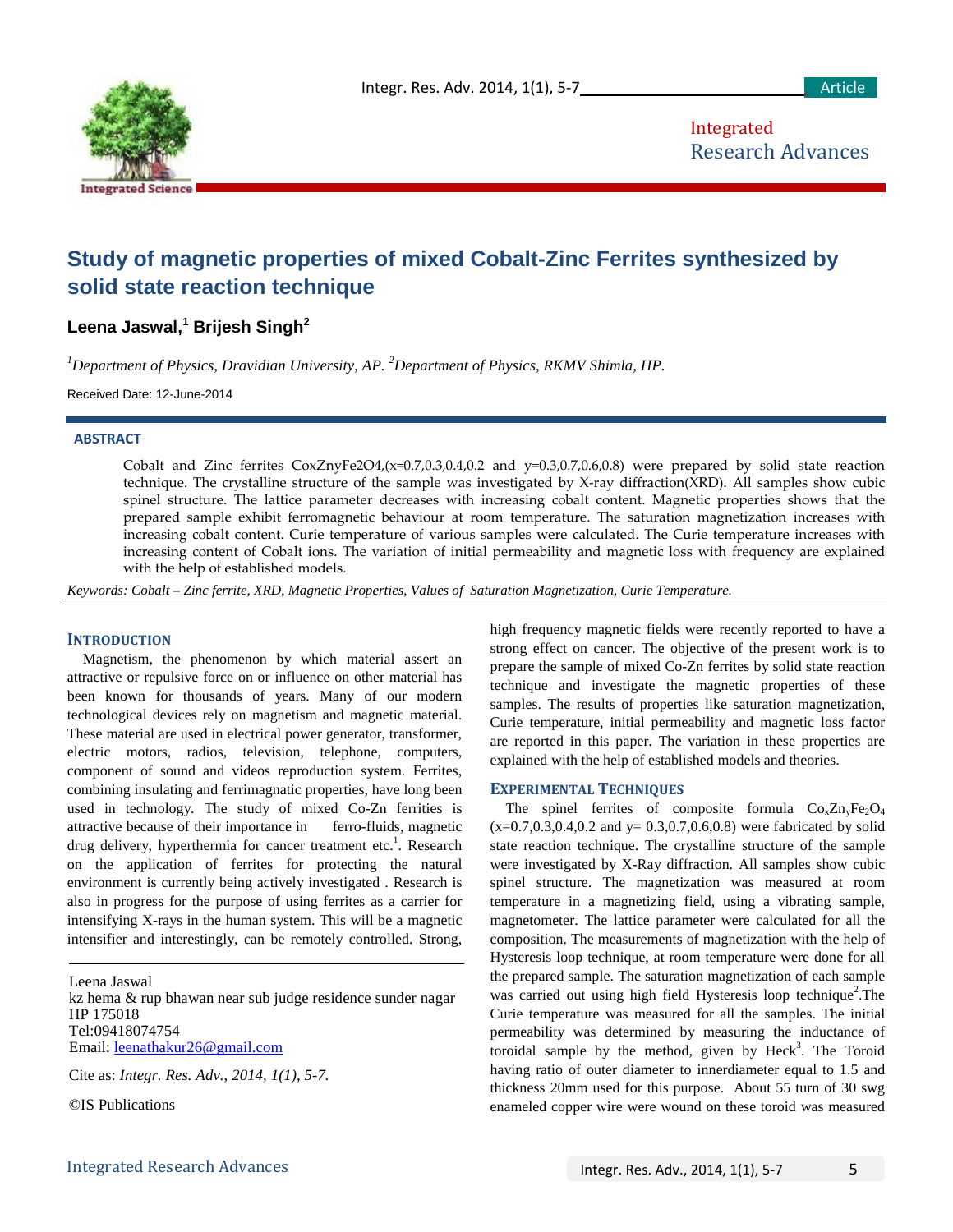at room temperature at various frequencies using an LCR meter bridge. The initial permeability is expressed as the ratio of inductance L of the sample Lo inductance with air core,

$$
\mu_i = L/Lo
$$

The magnetic loss factor, tanδ is defined as the ratio of coreloss resistance to reactance, and consist of three components; namely Hysteresis loss, eddy current loss and residual loss and is expressed by the following formula:

# tanδ = Rm/ωL

 $Rm \rightarrow core$  loss resistance,  $\omega \rightarrow 2\pi f$  and L is inductance of test coil with core. The variation of magnetic loss factor with frequency is reported in this paper.

## **RESULT AND DISCUSSION**

Typical X-Ray diffraction pattern for the samples of  $Co_xZn_yFe_2O_4$  (x=0.7,0.3,0.4, 0.2 and y= 0.3,0.7,0.6,0.8) are shown in fig.1.



**Figure 1**..XRD Patterns of Co-Zn ferrites.

All samples show cubic spinel structure. The lattice parameters were calculated for each sample. It is observed that the lattice parameter (a) decreases with increasing cobalt content. The reason for this decrease of lattice parameter values may be due to the smaller ionic radii of  $Co^{2+}(83.8 \text{ pm})$  as compared to  $\text{Zn}^{2+}$ (88pm). The saturation magnetization of the annealed samples of  $Co<sub>x</sub>Zn<sub>y</sub>Fe<sub>2</sub>O<sub>4</sub>$  ferrite system were calculated and are in good agreement with the reported values. In cubic system of ferromagnetic spinels, the magnetic order is mainely due to a super exchange interaction mechanism occurring between the metal ion in the A and B sub lattices. The substitution of nonmagnetic ion such as Zinc, which has a preferentially A site occupancy results in the reduction of the exchange between A and B sites. According to Neel's two sub lattice model of ferrimagnetism, the magnetic moment per formula unit in  $\mu$ B is expressed as

$$
\mu_B N(x) = M_B(x) - M_A(x)
$$

Where  $M_B$  and  $M_A$  are the B and A sub lattice magnetic moment in  $\mu_B$  respectively. The values of saturation magnetization for samples are listed in table 1. The value of saturation magnetization in 125.5 emu/g for  $Coo.7Zn0.3$  Fe<sub>2</sub>O<sub>4</sub> and Co0.2 Zn0.8Fe2O4 for 30.2 emu/g.

| S.No.          | Concentration. $(x)$ | Saturation<br><b>Magnetization Ms</b><br>(emu/g) |
|----------------|----------------------|--------------------------------------------------|
|                | $Co0.7 Zn0.3 Fe2O4$  | 125.5                                            |
| $\overline{c}$ | $Co0.4 Zn0.6 Fe2O4$  | 70.3                                             |
| 3              | $Co0.3 Zn0.7 Fe2O4$  | 50.4                                             |
|                | $Co0.2 Zn0.8 Fe2O4$  | 30.2                                             |

**Table 1**. Values of Saturation Magnetization Ms (emu/g)

 $Co<sup>2+</sup>$  ion preferentially occupy B-site<sup>4</sup> and the variation of saturation magnetization with increasing substitution of  $Co<sup>2+</sup>$  ion is attributed to the high exchange interaction energy and relatively higher orbital contribution of  $\text{Co}^{2+}$  ions for magnetic moment<sup>5</sup>. The Curie temperature of samples was measured and values are given in table 2.

**Table 2.** Values of Curie Temp. T<sub>c</sub>

| S.No. | Concentration. $(x)$ | Curie Temp. $T_c$ |
|-------|----------------------|-------------------|
|       | $Co0.7 Zn0.3 Fe2O4$  | 520               |
| 2     | $Co0.4 Zn0.6 Fe2O4$  | 490               |
| 3     | $Co0.3 Zn0.7 Fe2O4$  | 480               |
|       | $Co0.2 Zn0.8 Fe2O4$  | 470               |

In the present work substitution of Cobalt ion has been successfully used to increase Curie temperature. Physically, at Curie temperature, the thermal agitation is so violent that it reduces, on average, the alignment of the magnetic moment along a given axis to zero. It follows that a ferromagnetic material above its Curie temperature is paramagnetic. The variation of initial permeability,  $\mu_i$ , with frequency is shown in Figure 2.



**Figure 2**. Variation of Initial Permeability with Frequency of  $Co<sub>x</sub>Zn<sub>1-x</sub>Fe<sub>2</sub>O<sub>4</sub> Ferrites.$